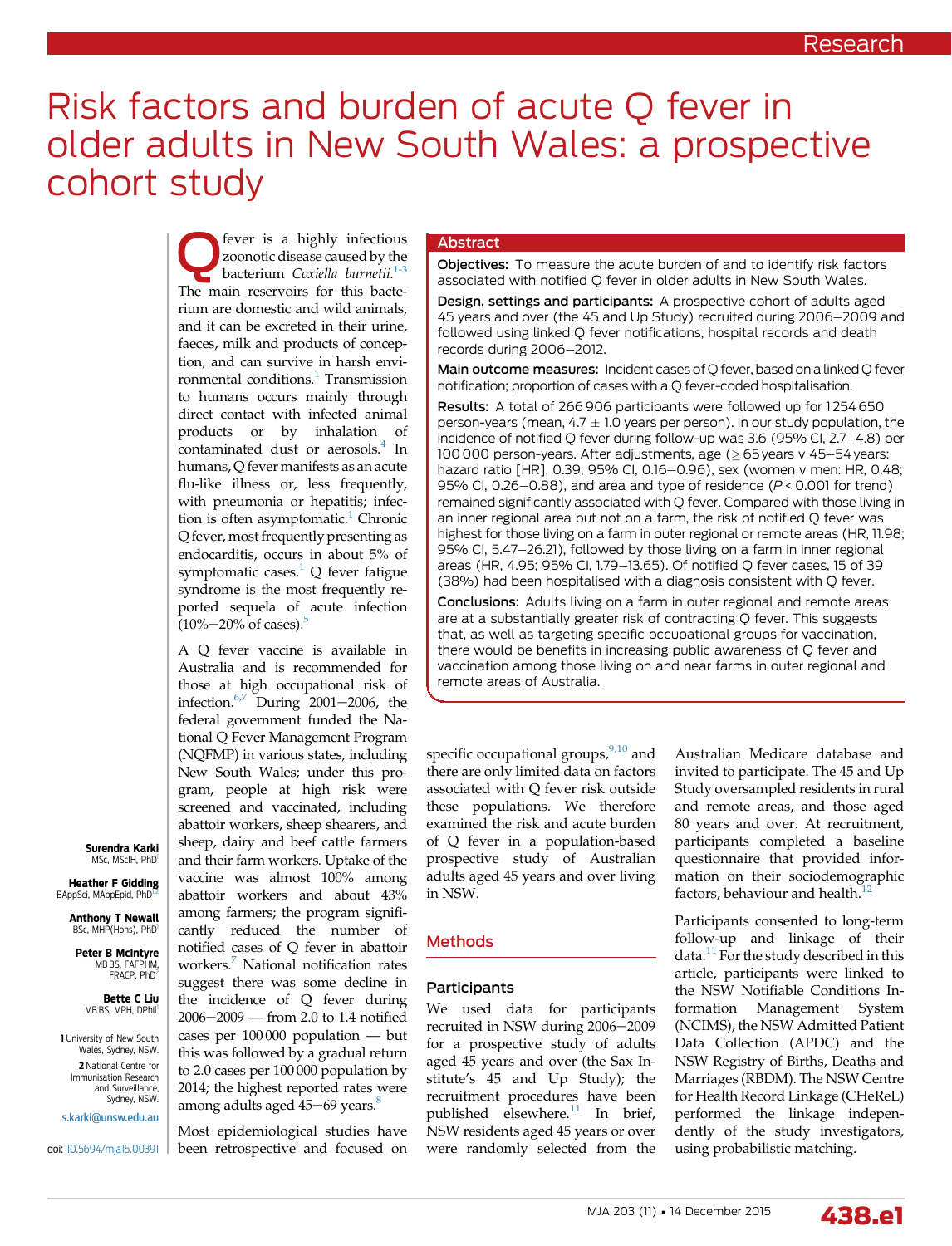The NCIMS database records all  $\Gamma$ notifications of O fever in NSW re dents; it includes information on date of onset and details of laborato confirmation, including the type specimen used. Notifications Q fever require laboratory definiti evidence or laboratory suggesti evidence together with clinical compatible disease  $(Box 1).^{13}$  $(Box 1).^{13}$  $(Box 1).^{13}$  T APDC records information about admissions to hospitals in NS including the date of admission a discharge, the primary diagnos and up to 49 secondary diagnos affecting treatment or length of sta coded according to the Internation Classification of Diseases, 10th re sion, Australian modification (IC 10-AM). The RBDM records the da of death of NSW residents. $14$  H this study, the data from the NCIMS and RBDM were complete to 31 December 2012, and the APDC data were complete to 30 June 2012.

All participants provided written informed consent. This study was approved by the NSW Population Health Research Ethics Committee (approval number, 2010/12/292) and the University of New South Wales Human Research Ethics Committee.

# Outcome definitions

The study outcomes were incident Q fever diagnoses (cases) and the proportion of these patients who were admitted to hospital. We defined participants as having an incident Q fever diagnosis if they had a linked record of notified Q fever in the NCIMS database after recruitment. Cases of Q fever with linked hospital records between 6 weeks before and after the Q fever notification date were examined, and classified as follows:

- primary Q fever: at least one hospitalisation for which the ICD-10-AM code A78 was recorded as the primary diagnosis
- secondary Q fever: at least one record including A78 as a secondary diagnosis
- Q fever-related: no A78 codes but one of the following primary diagnoses recorded: A49.9 (bacterial infection, unspecified),

| esi-        | 1 Australian national notifiable diseases case definitions $-Q$ fever <sup>13</sup>                                                                           |  |  |  |  |  |
|-------------|---------------------------------------------------------------------------------------------------------------------------------------------------------------|--|--|--|--|--|
| the         | Confirmed case                                                                                                                                                |  |  |  |  |  |
| pry         | A confirmed case requires either:                                                                                                                             |  |  |  |  |  |
| of<br>of    | 1. Laboratory definitive evidence                                                                                                                             |  |  |  |  |  |
| ive         | <b>OR</b>                                                                                                                                                     |  |  |  |  |  |
| ive         | 2. Laboratory suggestive evidence AND clinical evidence.                                                                                                      |  |  |  |  |  |
| ılly        | Laboratory definitive evidence                                                                                                                                |  |  |  |  |  |
| The<br>all  | 1. Detection of Coxiella burnetii by nucleic acid testing                                                                                                     |  |  |  |  |  |
| W,          | <b>OR</b>                                                                                                                                                     |  |  |  |  |  |
| ınd<br>sis, | 2. Seroconversion or significant increase in antibody level to Phase II antigen in<br>paired sera tested in parallel in absence of recent Q fever vaccination |  |  |  |  |  |
| ses         | <b>OR</b>                                                                                                                                                     |  |  |  |  |  |
| ay,<br>nal  | 3. Detection of C. burnetii by culture (note this practice should be strongly<br>discouraged except where appropriate facilities and training exist.)         |  |  |  |  |  |
| vi-<br>`D-  | Laboratory suggestive evidence                                                                                                                                |  |  |  |  |  |
| ate         | Detection of specific IgM in the absence of recent Q fever vaccination.                                                                                       |  |  |  |  |  |
| For         | Clinical evidence                                                                                                                                             |  |  |  |  |  |

A clinically compatible disease  $\blacklozenge$ 

B17.9 (acute viral hepatitis, unspecified), B34.9 (viral infection, unspecified), J18.9 (pneumonia, unspecified organism), or R50.9 (fever, unspecified);<sup>[15,16](#page-5-0)</sup> and

 presumed unrelated: none of the above recorded.

The 6-week window was chosen because most cases of acute illness resolve within 6 weeks of onset.<sup>[17](#page-5-0)</sup>The number of deaths among notified Q fever patients within 6 weeks of the recorded onset of disease were determined.

## Statistical analyses

Analyses excluded those with a record of Q fever notification before study recruitment. Person-years at risk were calculated from the date of study recruitment to the date of Q fever onset or death, or 31 December 2012, whichever occurred first. Hospitalisation analyses were restricted to cases with a diagnosis date on or before 20 May 2012; ie, 6 weeks before the last date for which we had complete hospital records. This restriction was imposed to ensure that all hospitalisation events within 6 weeks of the onset of Q fever were captured.

The incidence of notified Q fever cases was estimated according to age

(stratified as  $45-54$  years,  $55-64$ years and 65 years or older); sex; area and type of residence (a composite variable that includes both area of residence — major city, inner regional or outer regional/remote/ very remote, according to the Accessibility/Remoteness Index of Australia  $[ARIA+]$  — and accommodation type — living on a farm or not); smoking history (never or ever smoked); and number of hours spent outdoors each day (less than 4, 4 to less than 8, 8 hours or more).

We used Cox proportional hazard models to estimate unadjusted (univariate) hazard ratios (HR) for Q fever according to these characteristics. Variables associated with Q fever  $(P<0.1)$  were included in a multivariable model, with the final model determined using a backward elimination method. Variables for which  $P < 0.05$  were retained in the final model. Missing categories were only included in the multivariable model and reported if the proportion of missing cases was greater than 5%.

We also examined the proportion of notified patients who were hospitalised, their concurrent diagnoses on admission, and, for those with a Q fever-coded hospitalisation, the median length of stay. Kruskal-Wallis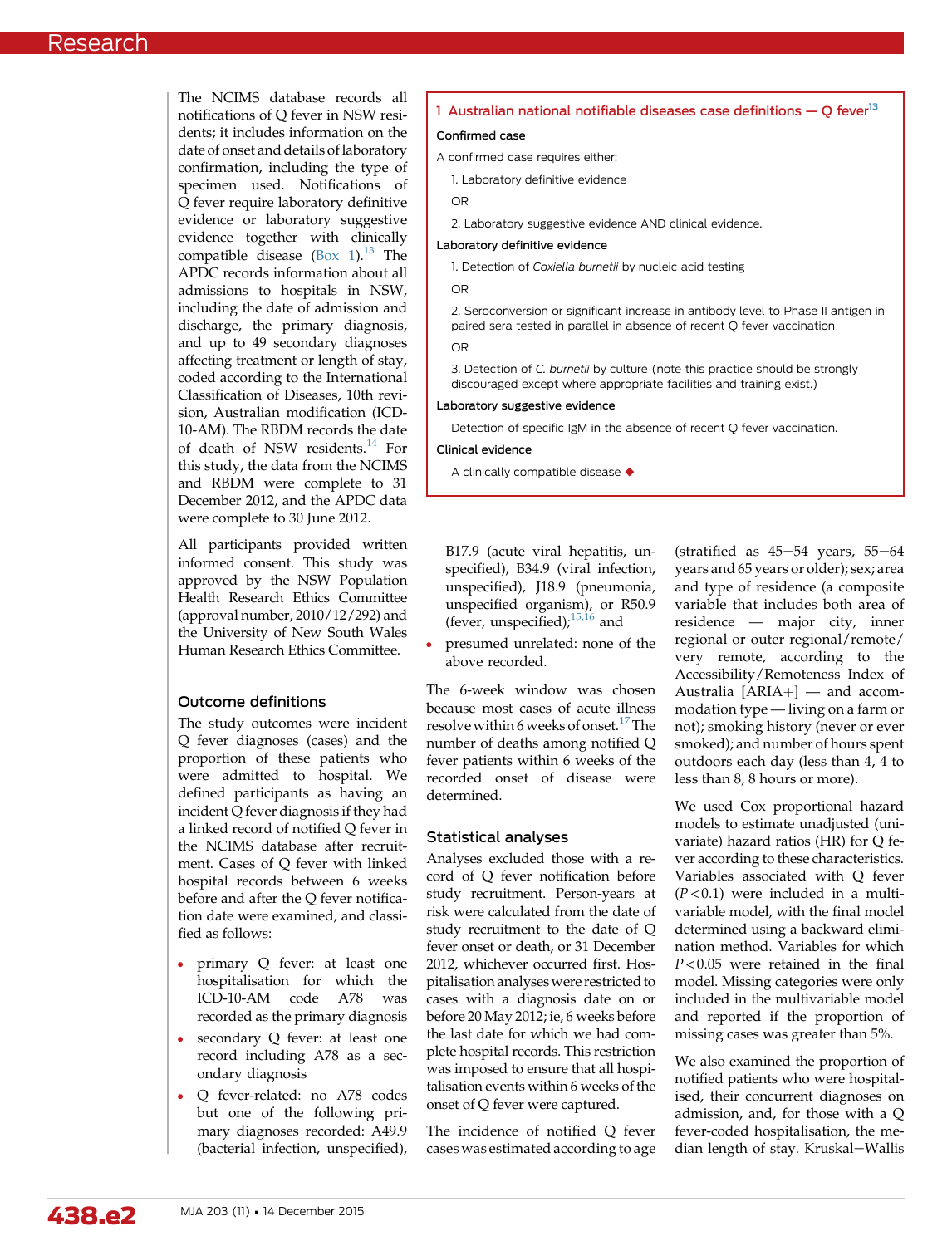tests were used to compare the median number of hours spent outdoors each day according to area and type of residence. P < 0.05 was defined as statistically significant. All analyses were performed with Stata 12 (StataCorp).

### Results

After excluding 202 participants with notified Q fever before recruitment, our analysis included 266 906 participants who were followed up for 1 254 650 person-years (mean follow-up time,  $4.7 \pm 1.0$ years per person). The mean recruitment age was  $62.7 \pm 11.2$ years, and 53.6% were women. There were 45 participants with a linked Q fever notification during follow-up (for 44 there was positive serological evidence; for one, the diagnosis method was unknown).

In our study population, the incidence of notified Q fever was 3.6 (95% CI, 2.7-4.8) per 100 000 personyears. The relationship of incidence with various sociodemographic characteristics is shown in Box 2. In unadjusted models, age  $(P = 0.01)$ , sex ( $P = 0.03$ ), area and type of residence  $(P < 0.001$  for trend), and time spent outdoors each day  $(P < 0.001$ for trend) were significantly associated with Q fever notification, while smoking was not  $(P = 0.8)$ . Only age  $(P = 0.03)$ , sex  $(P = 0.02)$ , and area and type of residence  $(P < 0.001$  for trend) remained significant in the multivariable model. There was a

gradient of increasing risk according to geographic area and residence on a farm. Those living on a farm in outer regional/remote areas were at greatest risk, followed by those living on a farm in inner regional areas, with those not living on farms least at risk (Box 2). The relative risk of Q fever for those aged 65 years or over was significantly lower than for younger participants, and was also lower for women than men (Box 2). The amount of time spent outdoors each day was related to the area and type of residence, ranging from 2.6 hours for living in a major city to 4.6 hours for those living on a farm in outer regional/remote areas (Kruskal-Wallis test,  $P < 0.001$ ). However, differences in time outdoors did not remain significant ( $P = 0.4$  for

| 2 Incidence of and hazard ratios for notified Q fever in NSW according to various sociodemographic characteristics, 2006-2012 |            |            |              |                                                    |                      |                                      |  |  |
|-------------------------------------------------------------------------------------------------------------------------------|------------|------------|--------------|----------------------------------------------------|----------------------|--------------------------------------|--|--|
|                                                                                                                               | Cases      | Population | Person-years | Incidence per<br>100 000 person-<br>years (95% CI) | $HR*$<br>(95% CI)    | Adjusted HR <sup>†</sup><br>(95% CI) |  |  |
| All participants                                                                                                              | 45         | 266 906    | 1254 650     | $3.6(2.7 - 4.8)$                                   |                      |                                      |  |  |
| Age group                                                                                                                     |            |            |              |                                                    |                      |                                      |  |  |
| $45 - 54$ years                                                                                                               | 16         | 78756      | 377770       | $4.2(2.6-6.9)$                                     | 1.00                 | 1.00                                 |  |  |
| 55-64 years                                                                                                                   | 22         | 85654      | 408515       | $5.4(3.5 - 8.2)$                                   | $1.27(0.67 - 2.42)$  | $1.20(0.63 - 2.29)$                  |  |  |
| $\geq$ 65 years                                                                                                               | 7          | 102496     | 468365       | $1.5(0.7-3.1)$                                     | $0.35(0.14 - 0.85)$  | $0.39(0.16 - 0.96)$                  |  |  |
| <b>Sex</b>                                                                                                                    |            |            |              |                                                    |                      |                                      |  |  |
| Men                                                                                                                           | 28         | 123766     | 579608       | $4.8(3.3 - 7.0)$                                   | 1.00                 | 1.00                                 |  |  |
| Women                                                                                                                         | 17         | 143140     | 675042       | $2.5(1.6-4.0)$                                     | $0.52(0.28 - 0.95)$  | $0.48(0.26 - 0.88)$                  |  |  |
| Smoking                                                                                                                       |            |            |              |                                                    |                      |                                      |  |  |
| Never                                                                                                                         | 27         | 152427     | 718838       | $3.7(2.6 - 5.5)$                                   | 1.00                 | na                                   |  |  |
| Ever                                                                                                                          | 18         | 113052     | 529243       | $3.4(2.1-5.4)$                                     | $0.90(0.50 - 1.64)$  | na                                   |  |  |
| Area and type of residence                                                                                                    |            |            |              |                                                    |                      |                                      |  |  |
| Major city                                                                                                                    | $\ddagger$ | 120267     | 562377       | $0.2(0.1-1.3)$                                     | $0.07(0.01 - 0.55)$  | $0.07(0.01 - 0.54)$                  |  |  |
| Inner region; not on farm                                                                                                     | 10         | 84699      | 398756       | $2.5(1.3-4.7)$                                     | 1.00                 | 1.00                                 |  |  |
| Outer region/remote; not<br>on farm                                                                                           | 11         | 42006      | 198012       | $5.5(3.1-10.0)$                                    | 2.21 (0.94-5.21)     | 2.21 (0.94-5.21)                     |  |  |
| Inner region; on farm                                                                                                         | 6          | 9082       | 43511        | $13.8(6.2 - 30.6)$                                 | $5.51(2.00 - 15.15)$ | 4.95 (1.79-13.65)                    |  |  |
| Outer region/remote; on<br>farm                                                                                               | 17         | 10657      | 51090        | 33.3 (20.7-53.5)                                   | 13.28 (6.08-29.01)   | 11.98 (5.47-26.21)                   |  |  |
| Time spent outdoors <sup>§</sup>                                                                                              |            |            |              |                                                    |                      |                                      |  |  |
| < 4 hours/day                                                                                                                 | 19         | 172874     | 814719       | $2.3(1.5-3.6)$                                     | 1.00                 | 1.00                                 |  |  |
| 4-7 hours/day                                                                                                                 | 14         | 57363      | 269247       | $5.2(3.1 - 8.8)$                                   | $2.23(1.12 - 4.45)$  | $1.21(0.58 - 2.51)$                  |  |  |
| >8 hours/day                                                                                                                  | 6          | 16432      | 76995        | $7.8(3.5-17.3)$                                    | 3.35 (1.34 - 8.38)   | $1.20(0.45 - 3.19)$                  |  |  |
| Missing data                                                                                                                  | 6          | 20237      | 93689        | $6.40(2.9-14.2)$                                   | 2.74 (1.09-6.86)     | $1.93(0.75 - 4.93)$                  |  |  |

HR = hazard ratio; na = not applicable. \* Unadjusted results. † Variables in final model: age group, sex, area and type of residence. ‡ Number of cases not displayed due to small numbers. § Adjusted for age group, sex, and area and type of residence. ◆

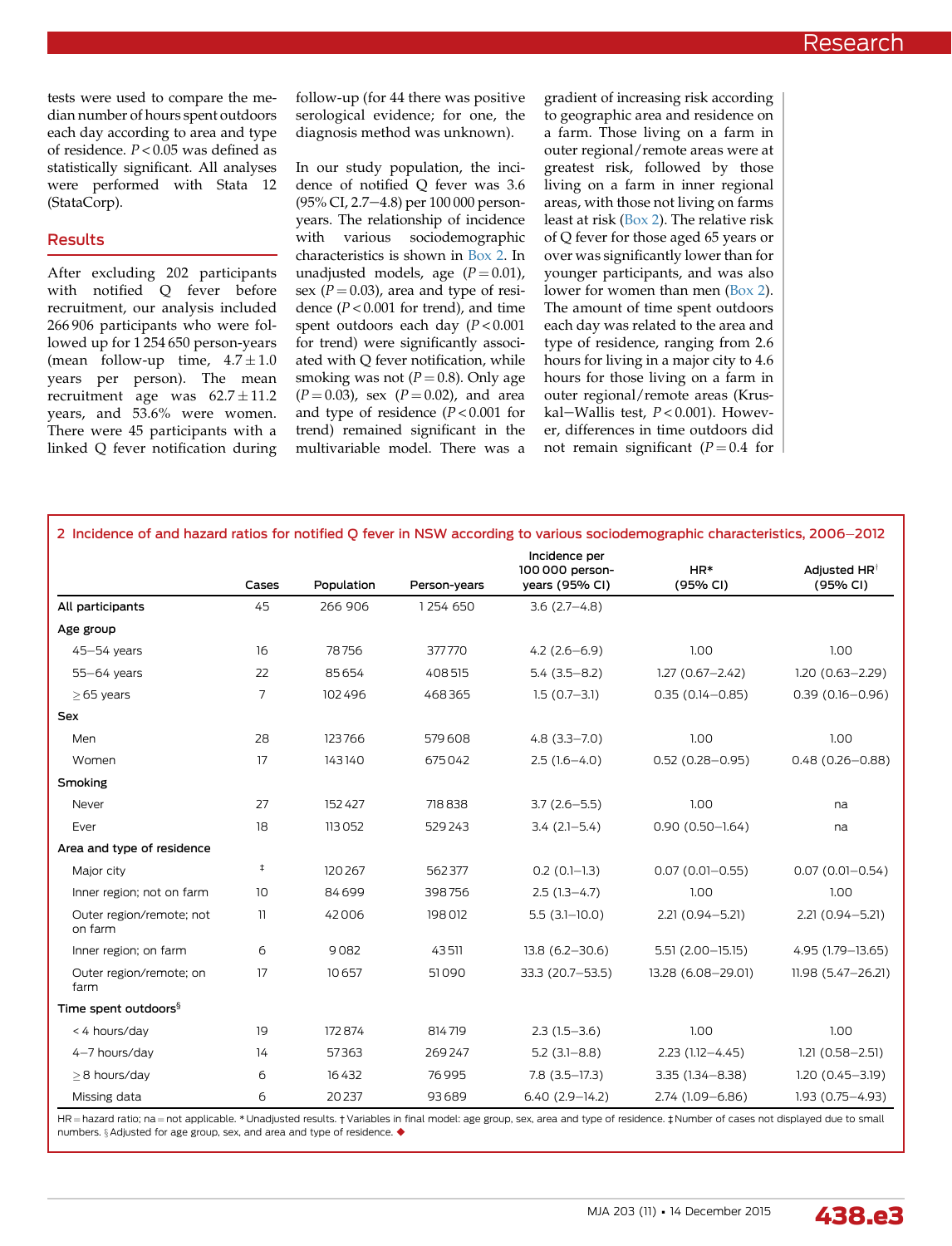trend) after adjustment for area and type of residence in the multivariable model.

Of 45 incident notifications, we had complete follow-up of hospital records for 39 patients. Of these, 17 (44%) were hospitalised at least once (for any cause) within 6 weeks of the recorded disease onset date (before or after onset). The hospitalisation was coded as being for Q fever in 15 cases (seven patients with primary Q fever or secondary Q fever, eight as Q fever-related). The median length of stay for patients with these diagnoses was 4 days (interquartile range, 3-9 days). There were no deaths or intensive care unit stays recorded for the notified cases.

According to the APDC database, 11 participants had been hospitalised with primary Q fever or secondary Q fever, but four of these were not recorded as Q fever cases in the NCIMS database.

## **Discussion**

This is the first population-based prospective study of the risk and burden of acute Q fever in a general adult population in Australia. We found that a clear increase in the risk of notified Q fever in adults was associated with living on a farm and with geographic remoteness. Those living on farms in outer regional and remote areas were at highest risk, and the hazard was lowest for those living in major cities. Risks were also greater for those under 65 years of age and for men, but risk was not increased for smokers or associated with greater time spent outdoors. Fifteen of 39 notified Q fever cases (38%) were hospitalised with a diagnosis consistent with Q fever.

In this study, we observed an incidence of notified Q fever of 3.6 per 100 000 person-years, with the highest rate among those aged  $55-64$ years (5.4 per 100 000 person-years). This is broadly consistent with Q fever notification rates for the total NSW population aged 45 years or over reported during 2009-2012 (2.9 per 100 000 persons, with the highest average annual rates for those aged  $55-64$  years:  $4.1$  per

100 000 persons).<sup>[7,8,18](#page-5-0)</sup> The slightly higher disease burden in our study is not surprising, as the 45 and Up Study oversampled the residents of rural and remote NSW, where Q fever notification rates are much higher than in urban centres.

We estimated that the notified Q fever risk was about five times higher for adults living on a farm in inner regional areas and about 12 times higher for those living on a farm in outer regional and remote areas than for those in inner regional areas not living on a farm. This finding is consistent with other reports that found farmers to be at greater risk of Q fever,  $18,19$  and suggests that immunisation coverage in this group is inadequate. Even though the NQFMP provided free vaccination to farmers, uptake was estimated to be only about 43%, and in NSW the vaccination program ended in 2004.<sup>[7](#page-5-0)</sup> After allowing for workforce turnover, it is likely that an even lower proportion of current farmers have been vaccinated. An alternative explanation would be that vaccineinduced immunity has waned, but there is good evidence that the vaccine is highly effective, with immunity lasting for at least 5 years and probably for life. $20$ 

Massey and colleagues $19$  have suggested that demographic factors other than occupation should be identified to better define risk groups, as a fifth of notified Q fever cases from rural areas did not report occupational exposure to Q fever. Similarly, the recent major Q fever outbreak in the Netherlands found that people living near farms, but not specifically working on one, were also at increased risk of disease.[21-23](#page-5-0) We did not have information on the occupations of participants in our study, but our finding of increased Q fever risk for those living in more remote areas but not living on a farm are consistent with the results of these other studies. Taken together, they support calls for medical practitioners in regional and remote Australia to routinely consider Q fever in their differential diagnosis of acute flulike illnesses, even for patients not living on farms. $^{24}$  $^{24}$  $^{24}$ 

We also examined other factors potentially relevant to Q fever risk. Time spent outdoors was not significant in our multivariable model, as any effect was almost completely explained by the area and type of residence variable. There was no indication of an increased risk for smokers. A significant fraction (44%) of notified Q fever cases had been hospitalised. This is within the higher range of hospitalisation estimates reported by an extensive review. $<sup>1</sup>$  $<sup>1</sup>$  $<sup>1</sup>$  Studies suggest that up to</sup> 20% of those with Q fever will develop chronic conditions, such as endocarditis or chronic fatigue syndrome, that also require health care outside of hospitals, and which also entail losses of productivity and quality of life. $14,25-27$  This lends further weight to calls for improving disease prevention efforts.

We identified 15 cases of Q fever for which a hospitalisation code consistent with Q fever was recorded, but only seven were specifically coded as Q fever (ICD-10-AM, A78). This suggests that limiting analysis to hospital admissions specifically coded as primary or secondary Q fever diagnoses is likely to substantially underestimate the true burden of Q fever-related morbidity. We also identified four participants linked to hospitalisations coded as Q fever, but for which there was no record of Q fever in the NCIMS database. It is possible that these were clinically compatible cases that did not meet the case definition of confirmed Q fever because of negative diagnostic test results, and were therefore not notified, or it may indicate under-reporting of genuine cases.

To our knowledge, our study is the first using prospectively ascertained events to examine the risk and burden of Q fever in older adults in a general population of Australian residents. Our study encompassed a time period during which no major Q fever outbreaks were reported, and thus more accurately assesses the risk and burden of endemic Q fever. Potential limitations include the fact that we used notification data to identify Q fever cases, and such data usually underestimate the number of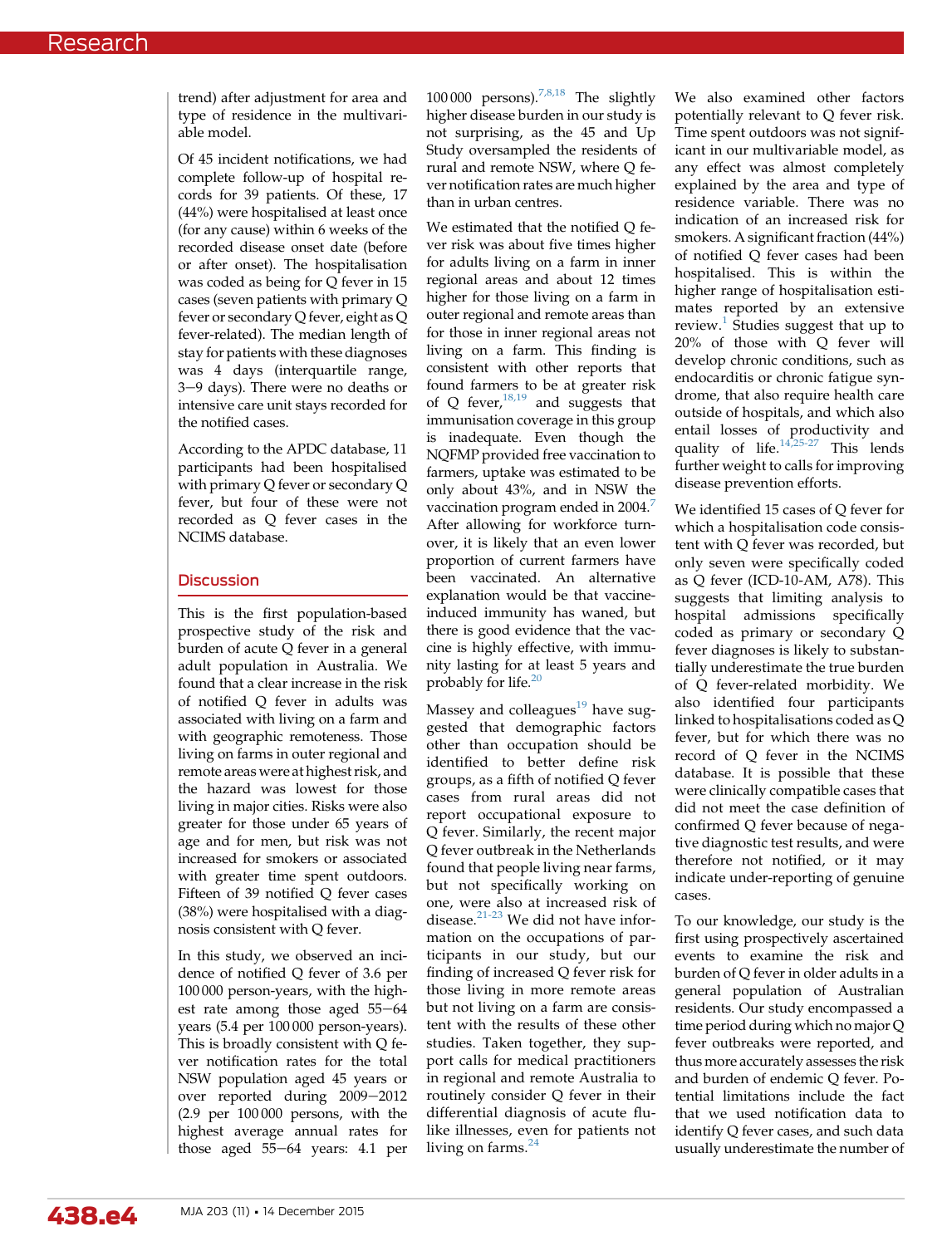infections; they may also depend on the propensity of physicians to consider the diagnosis, which may differ according to the characteristics of their patients. In addition, we had no data on the occupations or the vaccination status of participants. The numbers of Q fever cases were relatively small, leading to wide confidence intervals for the risk estimates. Similarly, the small numbers meant that we could not stratify the "ever smoked" category into current and past smokers. Finally, the study cohort was probably healthier than the overall NSW population of the same age range, as indicated by a lower rate of smoking.<sup>[11](#page-5-0)</sup>

In conclusion, our results support current recommendations for Q fever vaccination of farmers and add to the existing body of evidence that suggests targeting a broader, geographically based population in regional and remote regions is required to reduce the burden of Q fever in Australia.

Acknowledgements: This research analysed data collected by the 45 and Up Study , which is managed by

the Sax Institute in collaboration with its major partner, Cancer Council NSW, and with the National Heart Foundation of Australia (NSW Division), the NSW Ministry of Health, beyondblue, the NSW Government Family and Community Services – Carers, Ageing and Disability Inclusion, and the Australian Red Cross Blood Service. We thank the many thousands of people participating in the 45 and Up Study. This work was supported by the National Health and Medical Research Council (NHMRC grant 1048180). Heather Gidding and Bette Liu are supported by NHMRC Fellowships. The funders had no role in study design, data collection, management, analysis, and interpretation of study results, and had no influence in the preparation, review and approval of the manuscript.

#### Competing interests: No relevant disclosures.

 $\circledcirc$  2015 AMPCo Pty Ltd. Produced with Elsevier B.V. All rights reserved.